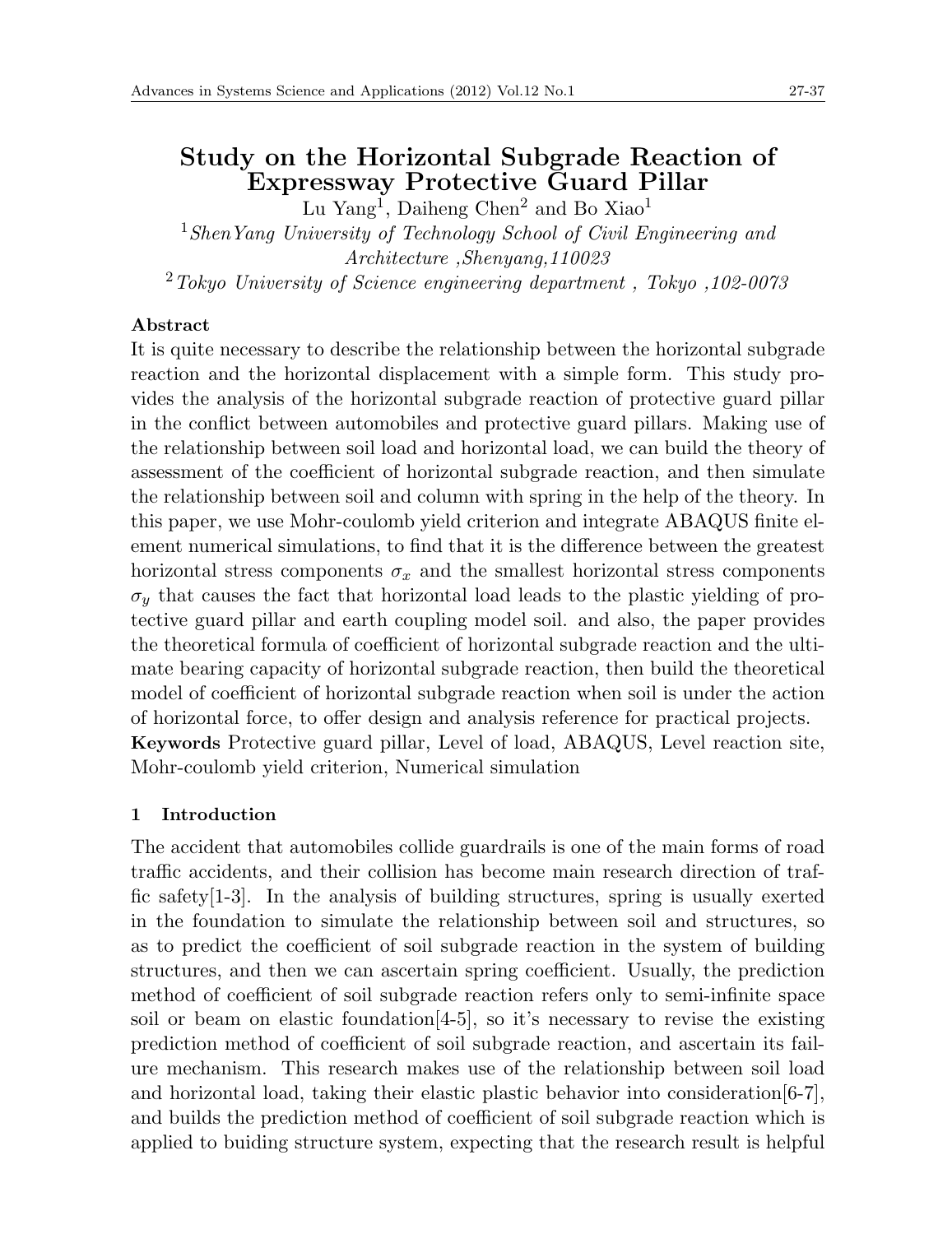for the selection of coefficient of engineering soil subgrade reaction.

Take the columns of semi-rigid guardrail system as object of study, and research each component's characteristics of deformation and energy-absorbing in the impact of shock. Because of the fact that the column is rammed and buried into soil,and the nonlinear characteristics of soil's height, in-depth study of the relationship between surrounding soil and column and also the characteristics of deformation and energy-absorbing of column is of great importance. This paper integrates finite element numerical simulations, providing the analysis of horizontal subgrade reaction and limiting uniform force,and finally simulates the relationship between soil and column with a series of horizontal springs, to build the theoretical model of coefficient of horizontal subgrade reaction when the soil is under the action of horizontal force;offers design and analysis references for practical projects.

#### **2 Previous Research for Coefficient of Subgrade Reaction** *k<sup>s</sup>*

Piles' horizontal resistance is represented by coefficient of subgrade reaction *ks*. Coefficient of subgrade reaction *k<sup>s</sup>* is proposed by kinds of proposals. Usually, the derived relational expression  $k_{h0} = \alpha \cdot E_0 \cdot D^{-3/4}$  acts as the coefficient of subgrade reaction when the benchmark displacement is 10mm,and we can represent the coefficient of subgrade reaction with the nonlinear curve of second order  $k_h = k_{h0}/y^{1/2}$  of the relative displacement *y* between piles and the surrounding subgrade.Among them,:determinate number=80 (for cohesive soil ,when *E*<sup>0</sup> is derived by N,is 60). Gold proposed that relation curve of horizontal load *Pmax* and displacement could be represented approximately by three crease line, among them, y is the relative displacement of piles and surrounding subgrade,  $1(y < 0.6mm)$ ,  $1/4(0.6mm < y < 10mm)$ ,  $1/12(y > 10mm)$  acts as the slope of each line[8].

As can be seen from the above, *kh*'s character is that its value reduces gradually with deformation.

Seed and others analyzed many horizontal subgrade response results, and proposed that stress reduction factor should be decreased with depth, and show bandwidth viriation with depth[9]. The deeper, the wider. Also, they suggested that when analyzing and designing, we could use average curve.

The most important data of pile detail design includes coefficient of subgrade reaction  $k<sub>s</sub>$  that responses deformation behavior. In existing d Sees the formula  $(2)$ . esign,  $k_s$ 's precise value is not as precise as other soil parameters (such as: undrained cohesion, internal friction angle, etc.). Usually, we can estimate the relationship of horizontal subgrade reaction with Young's modulus Es:

Non-sticky soil  $k_h = 3 \times E_s/D$ , Sticky soil  $k_h = 1.6 \times E_s/D$ , D is pile diameter. In evaluating pile's coefficient of horizontal subgrade reaction, its horizontal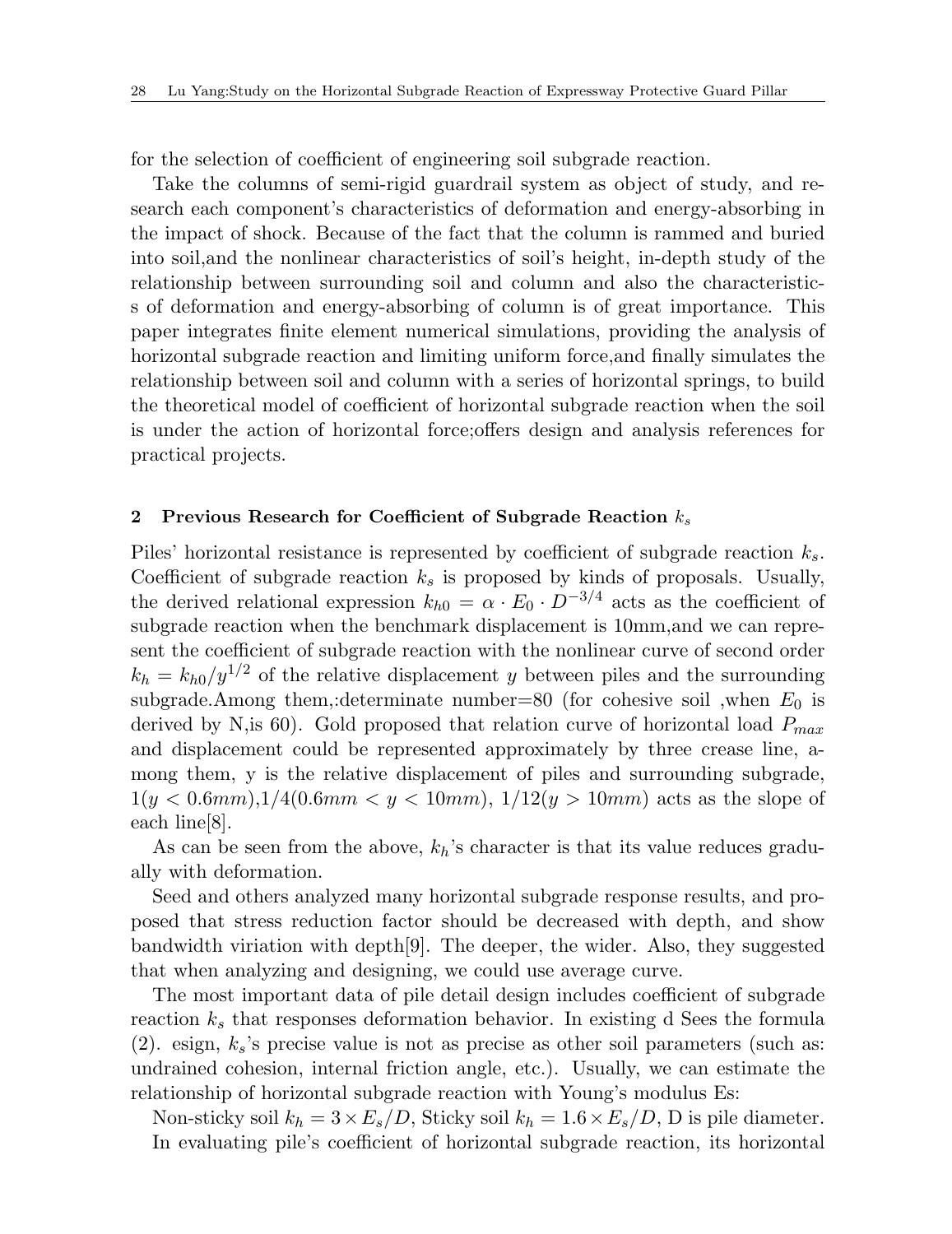load's horizontal displacement and the effect of horizontal subgrade reaction are pretty important, only in reasonable way to build appropriate design value, and it's essential to operate the experiment of loading pile load horizontally or conduct the simulation of correct value. The traditional method is to conduct the experiment of pile's destructive load, and it's rather difficult in loading condition or test technology[10-11]. Finite element method is the most appropriate method at this stage, through the material parameters obtained from laboratory testing, the mechanical behavior of making use of simulation analysis to determine the pile-soil interaction is worthy of wide concern.

# **3 Numerical Simulation Analysis**

Analyzing and calculating the factors that affect pile's horizontal subgrade reaction and displacement correctly is of the utmost importance.This study simulates the contact problem of pile-soil interaction with ABAQUS finite element software, and makes use of the one by one contact algorithm in ABAQUS, and then build contact couple between the side of pile and the soil; for pile shaft, we can use elastic plastic model, and for soil, we can simulate with Mohr-Coulomb model; taking the effect of initial earth stress into consideration, we introduce soil lateral pressure coefficient to achive balance in the stage of 'GEOSTATIC', and this is very effective for simulation of geotechnical issues.

# *3.1 The Establishment of Finite Element Model of Column Soil*

In the geometric model, use large body to simulate semi-infinite space, and in the simulate calculation , the radius of the soil is much lager than the radius of the pile's cross-section. As the picture 1 shown. In this model, the soil is built by eight-node entity reduced element, and others are four node shell element. The whole mode system includes 89158 nodes and 76656 elements, and material models are all elastic plastic materials that consider isotropic hardening.

The main parameters that can be revised in desigh are as follows(See Table 1).

# *3.2 Interpretation of Result*

Mohr-Coulomb damage and strength criteria is widely applied to geotechnical engineering. The constitutive model that is used in ABAQUS is the classical expansion of Mohr-Coulomb yield criterion[12]. At some point the role of the shear stress equal to the shear strength, the damage occurred, and the role of shear strength in the face of the linear relationship between normal stress; allow the material isotropic hardening or softening, however, the shape of the flow of the model potential function in the meridional plane is hyperbola, and there is no cusp in the  $\pi$  plane, potential function is therefore completely smooth, ensuring the uniqueness of the plastic flow direction.

Fig.2 is the curve of path and displcement for the soil in front of column at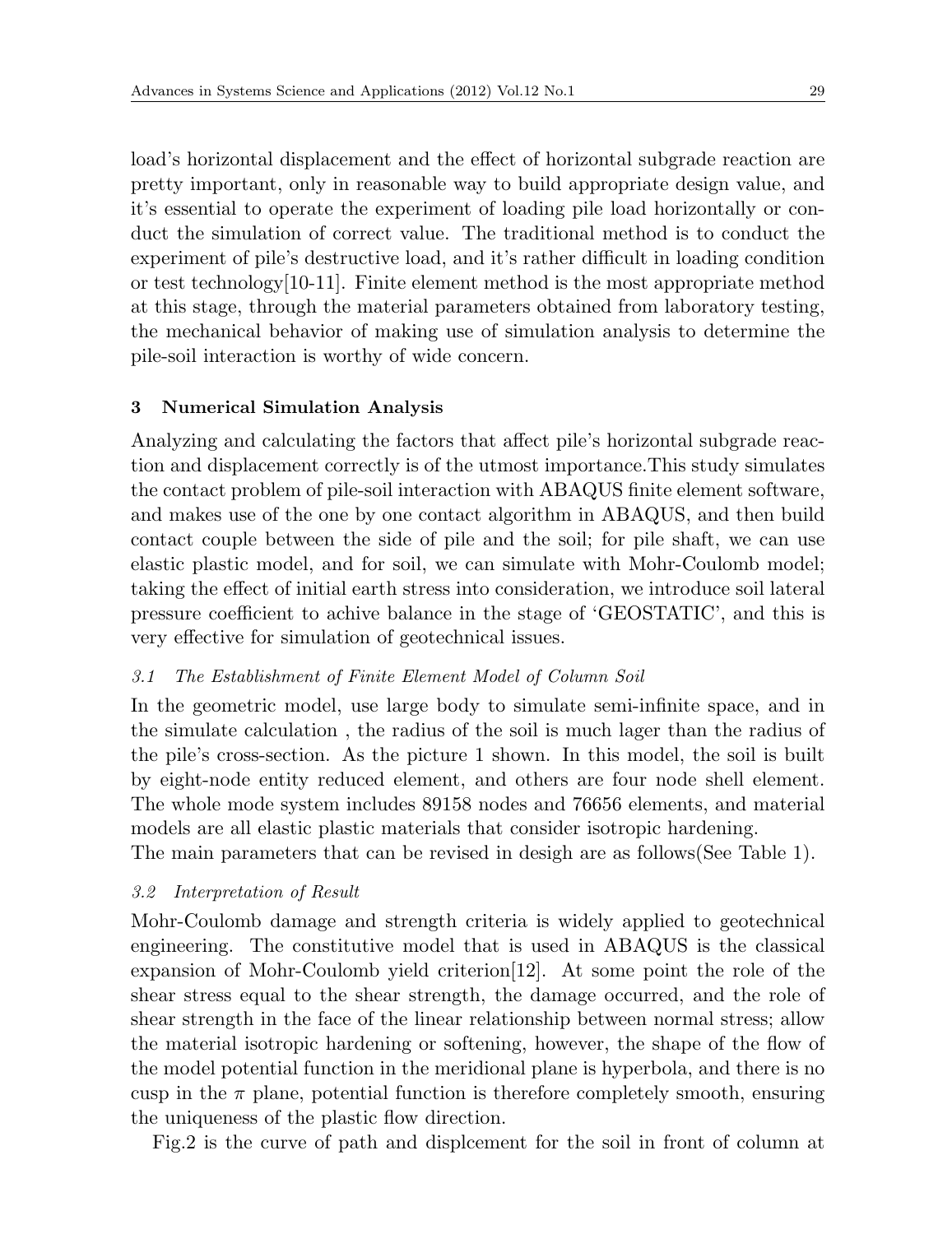

**Fig.1** Mesh model

different loading time on the depth of the soil. As can be seen from Figure, the displacement of the soil in front of the column is gradually increasing with the load; and is of inverse relationship with the buried depth. Because of the role of soil bound, the region that column and soil doesn't saperate, has the characteristic that displacement reduces with buried depth; at about 1.05 meters in depth accurs the phenomenon that column saperate from the soil.

 $k_h$  is the ratio of the distribution force destiny q and relative displacement y, that is  $q/y$ ; *q* is obtained form the distribution stress in the surface of the pile, and here we should firstly study the stress  $\sigma_x$  of the point in front of pillar. Fig.3 is the curve of the relationship between the path in depth and  $\sigma_x$  ( $\sigma_x$  = *S*11), as can be seen, according to the horizontal load, S11 is negative value, and its absolute value is roughly linear and gradually become larger.

Fig.4 is the distribution force of the soil in front of pillar in depth, as can be

| Pile length                   | $2.2 \text{ m}$   | pile length<br>Buried in soil              | 1.5 <sub>m</sub> |
|-------------------------------|-------------------|--------------------------------------------|------------------|
| Pile diameter                 | 0.14m             | elastic modulus<br>of column               | 2.1E12<br>Pa     |
| Elastic<br>modulus of<br>soil | $5.0E + 6Pa$      | Coefficient of<br>soil lateral<br>pressure | 0.538            |
| Soil Poisson's<br>ratio       | 0.35 <sub>m</sub> | Friction angle                             | 20               |
| Soil cohesion                 | 3000Pa            | Expansion angle                            | 0.1              |

**Table 1** Model of material parameters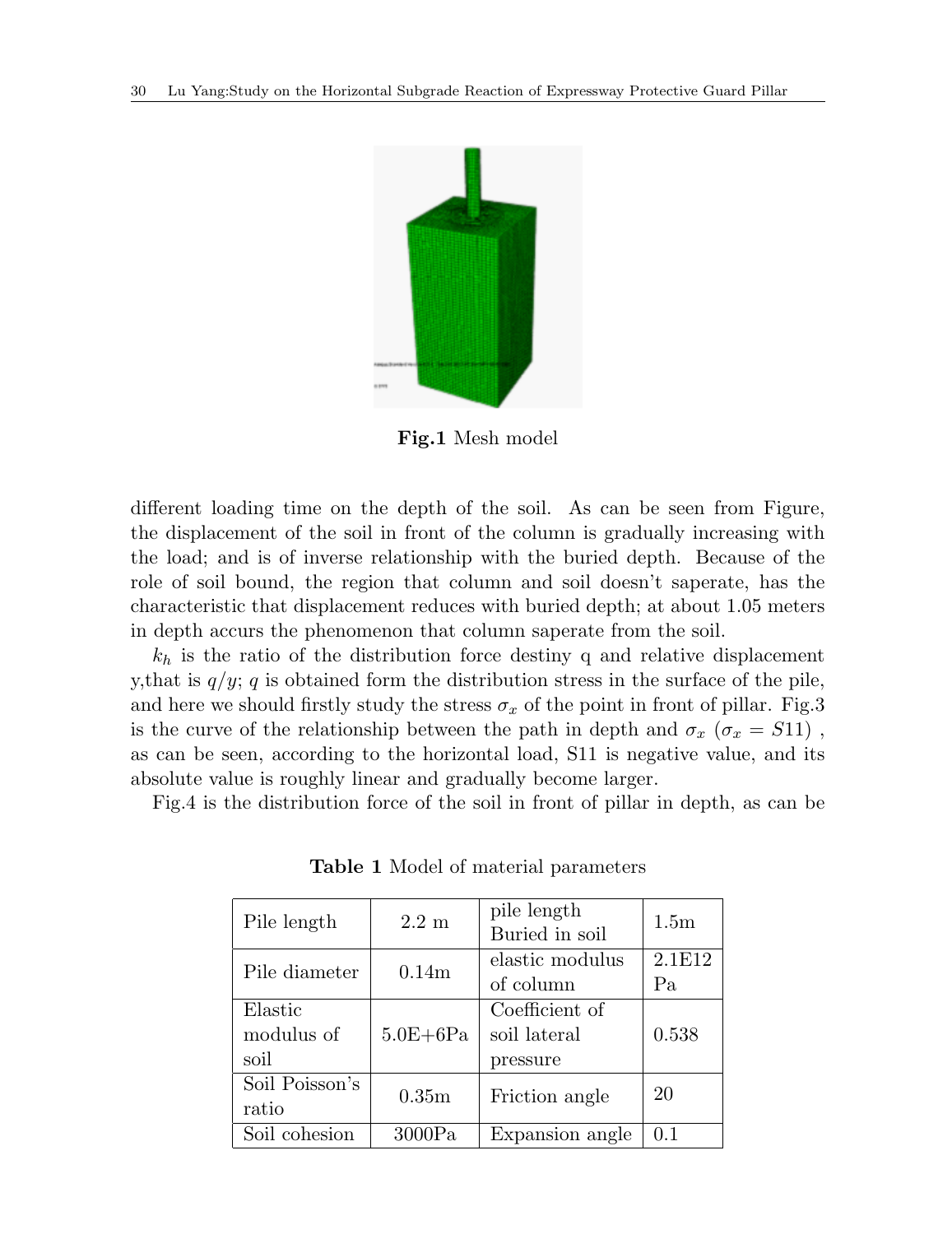seen, with the development of deformation, the latter phenomenon of spin-off accurs, so we can predict the theoretical starting point of the spin-off, and the following spin-off broadens gradually.

# **4 Limiting Distribution Force** *qcr*

Based on the study on limiting distribution force *qcr*, we can draw the qualitative conclusions as follows:



**Fig.2** The depth way-deflection curve

(1) the limiting distribution force  $q_{cr}$  that varies with the the soil density  $\gamma$ , This function as shown in Fig.5, and the performance is not obvious. Especially in a lot of literatures,  $q_{cr}$  is in proportional relationship with proportion  $\gamma$ , here the relationship  $q_{cr} \infty rgx$  isn't performed very well. The relationship is as stated above,  $\sigma_x$  is the middle stress, and yield stress is related to  $\sigma_y$  and  $\sigma_z$ . That is to say, usually, when we consider coulomb earth pressure, we take it as plane strain issue,  $\sigma_z$  is middle stress, and coulomb limiting stress is determined by the difference of  $\sigma_y$  and earth pressure  $\sigma_x \infty$ *rgx* and believe that  $\sigma_y \infty$ *rgx*. The performance of the relationship is: The movement of the soil pile, is in threedimensional stress state in soil that in front of the pile. Coulomb limiting stress is determined by the difference of  $\sigma_y$  and earth pressure  $\sigma_x$ . Consequently, the function  $q_{cr} \infty rgx$  can't exist.

(2) About the relationship with cohesion C, according to the research and analysis into numerical simulations, we can gain a deeper knowledge: no matter big or small the depth x is, *qcr* will become bigger with the cohesion C. Consequently, the expression of *qcr* is: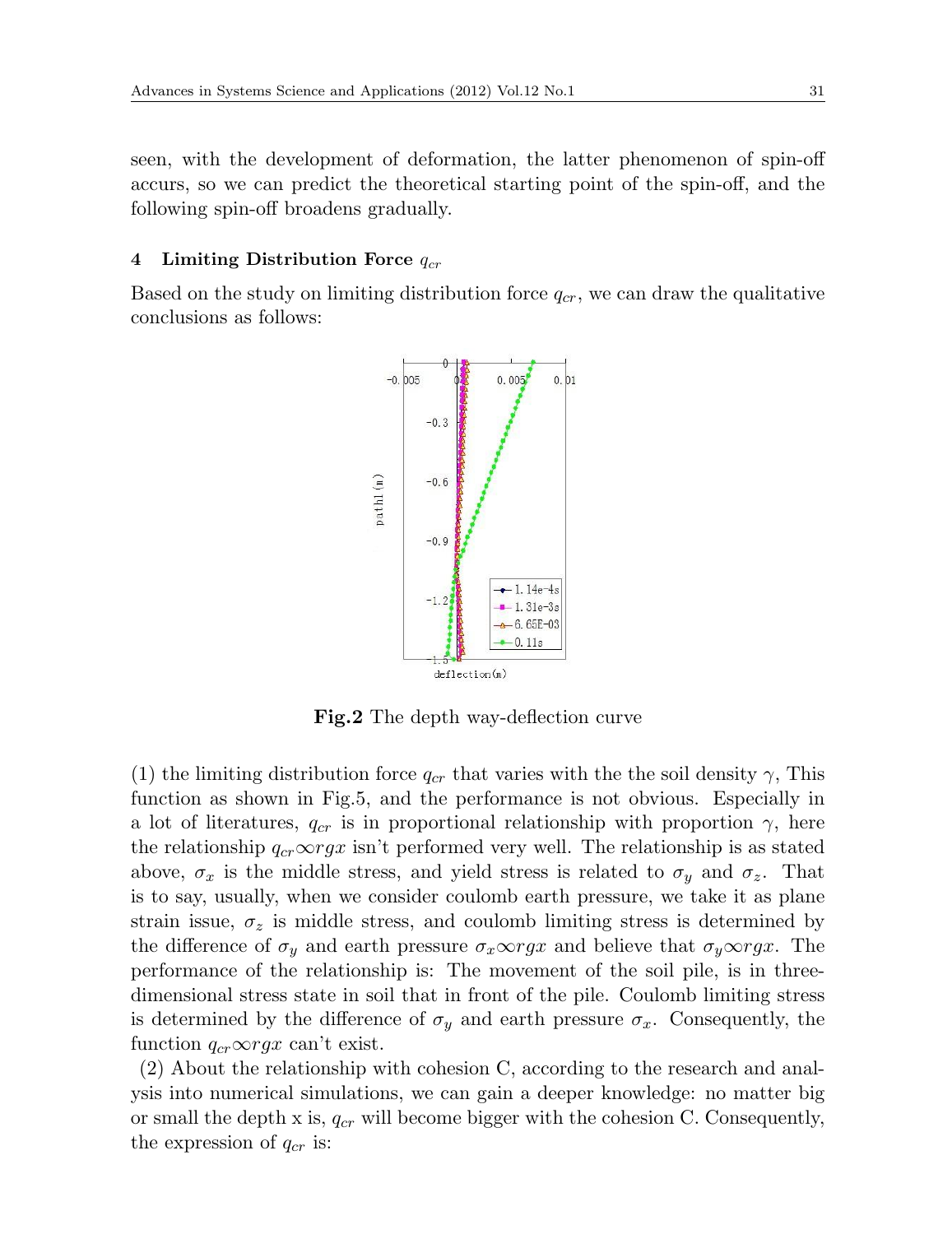

**Fig.3** Depth way-load direction curve of pressure and resistance



**Fig.4** Depth way-distributed force relational graph

$$
q_{cr} = q_{cro} + C_c \times x \tag{1}
$$

*qcr* can be ascertained from the following expression

$$
q_{cro} \cong 2 \frac{\cos \phi}{1 - \sin \phi} cB \tag{2}
$$

Meanwhile, the relationship between coefficient *C<sup>c</sup>* and cohesion C is ascertained.For previous research on the construction of pile, coefficient *C<sup>c</sup>* is not dependent on cohesion, but has founction relationship with friction angle  $\phi$  in  $3k_prg$  form and density  $\gamma$ .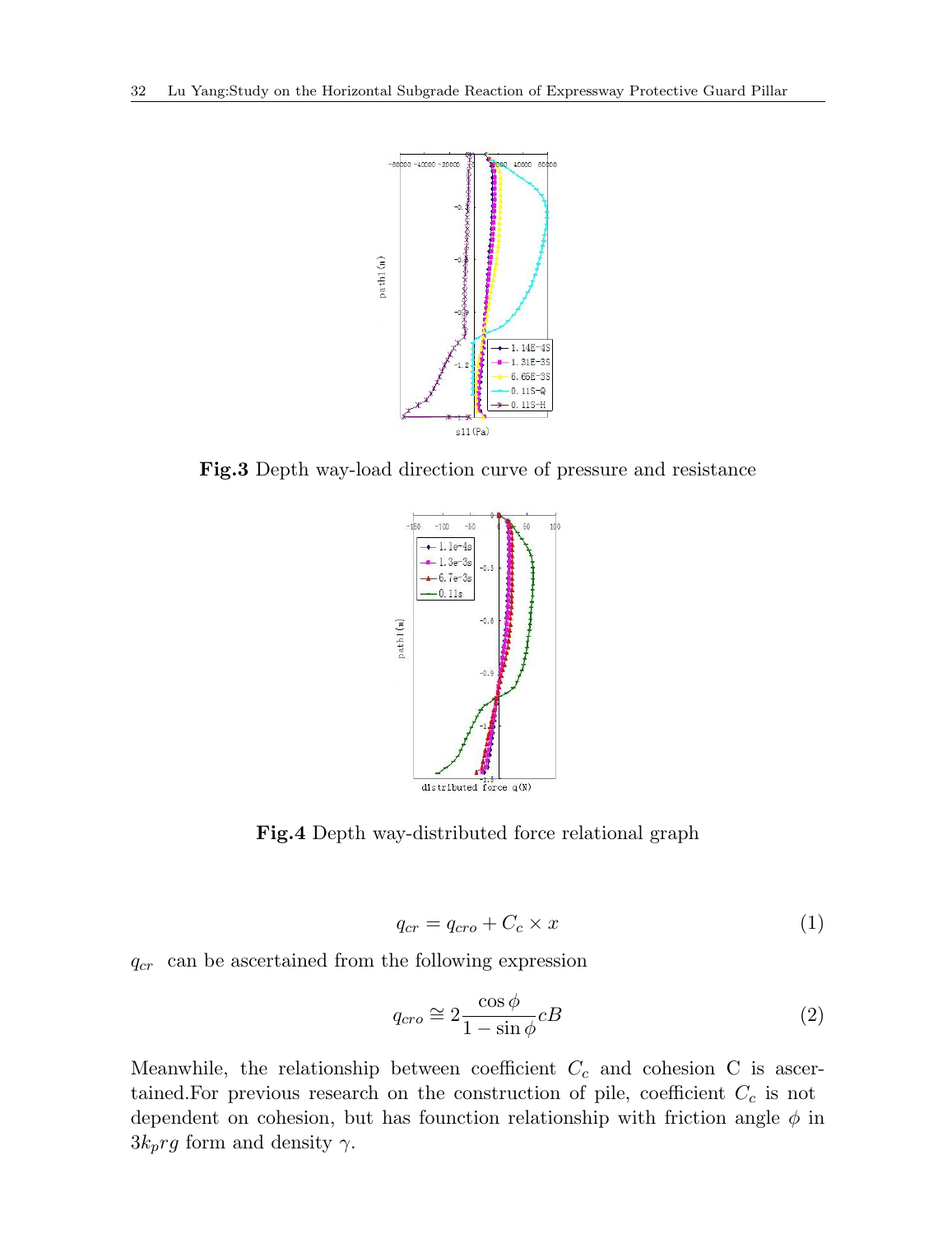

**Fig.5**  $r = 1800$  and  $r = 900$ situation  $q/E_0B$  and v/B relations



**Fig.6** In logarithm graph  $q/E_0B$  and v/B relations

Based on the research above, the approximate expression of limiting force *qcr* is:

$$
q_{cr} \cong 2 \frac{\cos \phi}{1 - \sin \phi} B(c + 0.24k_1 k_2 r g \frac{1 + \sin \phi}{1 - \sin \phi} \frac{x}{B})
$$
\n(3)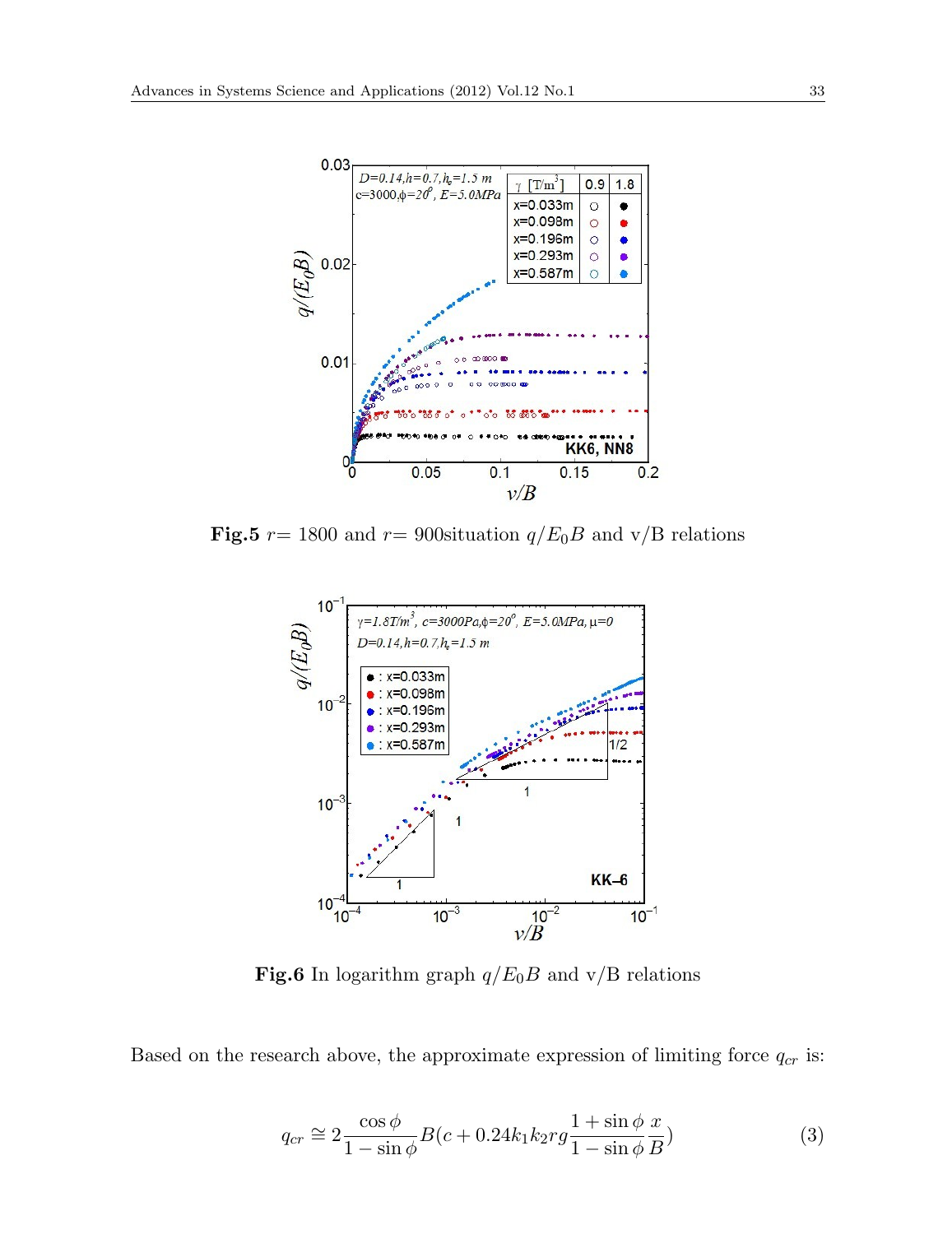$k_1$  and  $k_2$  are the modified coefficient of soil proportion  $\gamma$  and cohesion C.

$$
k_1 = 0.3 + 0.8 \times \frac{r_0}{r}, r_0 = 1800 \, kg/m^3 \tag{4}
$$

$$
k_2 = 0.5 + 0.5 \times \frac{c}{c_0}, c_0 = 3000P_a \tag{5}
$$

# **5 The Proposal of the Relationship of Horizontal Subgrade Distribution Force** *q* **and Horizontal Displacement** *v*

The purpose of this study is to propose the analysis of the simple model of horizontal subgrade reaction in the conflict between automotives and protective guard pillars. Therefore, based on the statement above, it's quite essential to describe the relationship between the horizontal subgrade distribution force *q* and the horizontal displacement *v* with a simple form. This paper researched the logarithmic chart that is shown in Fig.6, and express the relationship between *q* and *q* approximately in the chart with three lines. In the logarithmic chart, firstly, for initial elastic deformation, can be expressed approximately as the line whose slope  $\lambda = 1$ ; secondly, the latter non-elastic deformation can be expressed approximately as the line whose slope  $\lambda = 1/2$ ; at last, if horizontal subgrade distribution force q reaches limiting force *qcr*, then it can be expressed approximately as the line whose slope  $\lambda = 0$ .

From the Fig.6 we can see: In the early stages of non-elastic deformation, horizontal subgrade distribution force q's limiting resistance is *qcro* in the place where  $x = 0$ , Sees the formula (2).

However, we can see from the chart, when the depth X is big, the starting point transit form the line whose slop  $\lambda = 1$  to the line whose slope  $\lambda = 1/2$ , when we calculate horizontal subgrade reaction *qcr*, we can use the following expression :

$$
q_{re} = P_2 \times [q_{cro} + 0.1(q_{cr} - q_{cro})]
$$
\n(6)

*qcr* can be ascertained by it. Therefore, q can be ascertained by the following expression :

$$
q = \begin{cases} P_1 \times C_1 E_0 v & (v \le v_{re}) \\ C_x E_0 \sqrt{vB} & (v_{re} \le v \le v_{cr}) \\ P_2 \times q_{cr} & (v_{cr} \le v) \end{cases}
$$
(7)

*P*<sup>1</sup> and *P*<sup>2</sup> in equation (6) and (7) modified coefficients when considering the friction between soil and pillar. When the friction coefficients  $\mu = 0$ ,  $P_1 = P_2 = 1$ ; when  $\mu \neq 0$ , the calculation of  $P_1$  and  $P_2$  will be stated later.

The unknown quantities  $v_{re}$ ,  $C_x$  and  $v_{cr}$  in equation (7) can be ascertained as follows:

Firstly, when *v* reaches  $v_{re}$ , *q* reaches  $q_{re}$  from the first expression in equation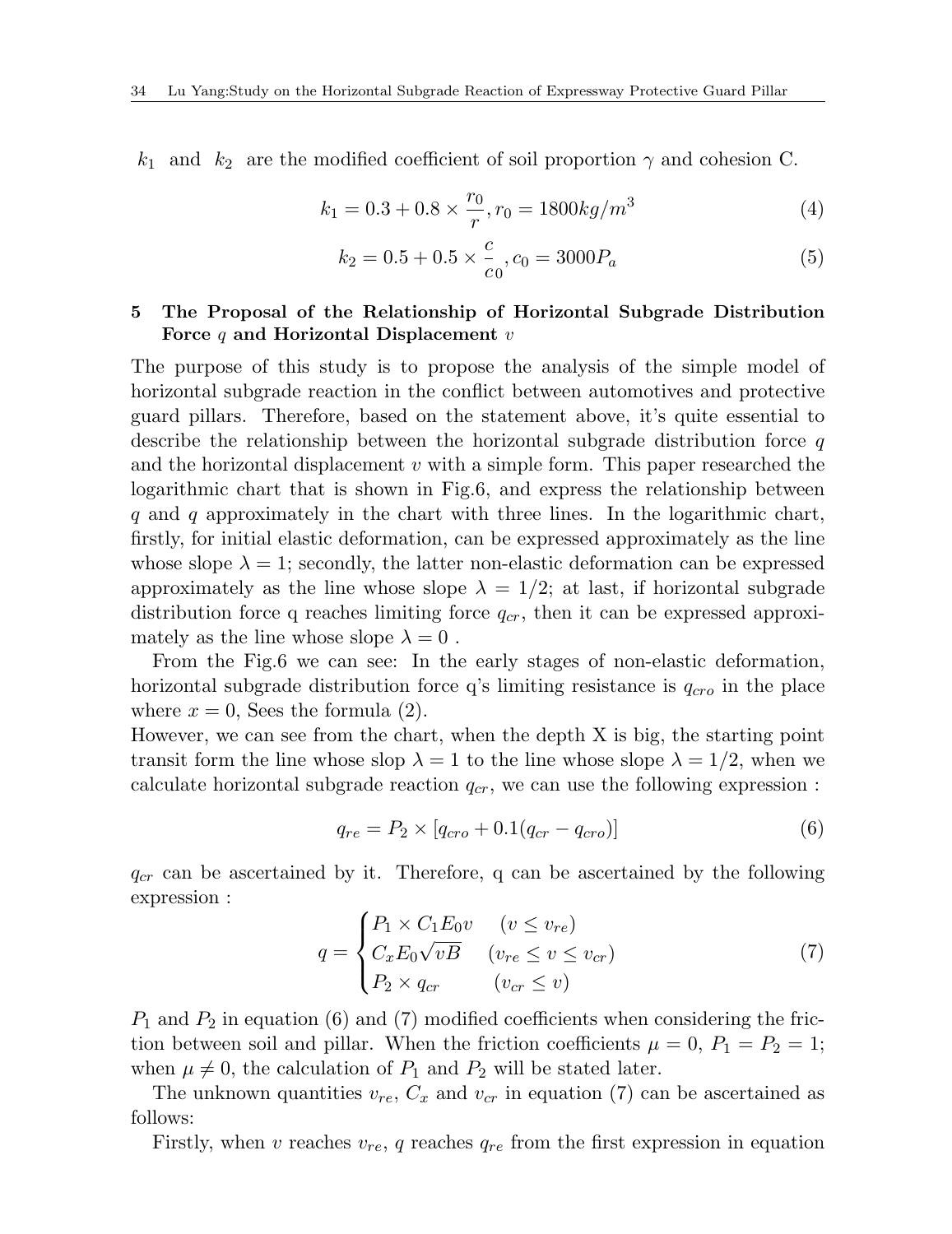(7) we can obtain:

$$
v_{re} = \frac{q_{re}}{P_1 C_1 E_0} \tag{8}
$$

And also, when  $v = v_{re}$  from the first and second expressions in equation (7)we can obtain:

$$
C_x = \frac{q_{re}}{E_0 \sqrt{B v_{re}}}
$$
\n<sup>(9)</sup>

So when  $v = v_{cr}$ , from the second and third expression in equation (7) we can obtain:

$$
v_{cr} = \frac{(\frac{p_2 q_{cr}}{C_x E_0})^2}{B} \tag{10}
$$

The predicting value according to the expression (3) is quite closed to the ABAQUS numerical simulations, therefore, the theoretical model of the horizontal resistance of the protective guard pillar in subgrade is feasible.

## **6 Conclusion**

As is shown in the research result, with the help of the ABAQUS software, we built the coupling model of pillar and soil under the action of horizontal load, and analyzed soil's mechanical behavior when pillar is under the action of horizontal load, and also, proposed theoretical expression about the coefficient of horizontal subgrade reaction. The simulation results fit the trend of the literature  $[13]$  experimental data very well, indicating that ABAQUS has a great ability in dealing with highly nonlinear issues of the interaction between pillar and soil.

(1) Along the depth of the pillar, the coefficient of horizontal subgrade reaction is not certain, in the region more nearer to the surface, the value is relatively smaller, and this is the result that the horizontal resistance is small for the region near the surface .

(2) In pillar's slewing deformation, the coefficient of horizontal subgrade reaction is not certain too. It will become smaller with the development of the deformation. This is because the effects of plastic deformation become greater gradually.

(3) According to the argument above, using Mohr-coulomb yield criterion, we can find that soil plastic yielding damage is caused by the difference between *σx* and *σ*<sup>*y*</sup>. Because of the action of horizontal load, *σ*<sub>*x*</sub> that is S11) is negative value, and its absolute value is roughly linear and gradually become larger, and  $\sigma_y$  (that is S22)'s absolute value gradually become smaller. The greatest stress component is  $\sigma_x$ , and the smallest stress component is not  $\sigma_z$  (that is S33) which in gravity direction, but is  $\sigma_y$  nd the cause of the entire yielding is the difference between  $\sigma_x$  and  $\sigma_y$ .

(4) Proposed the theoretical expressions of the limiting distribution force  $q_{cr}$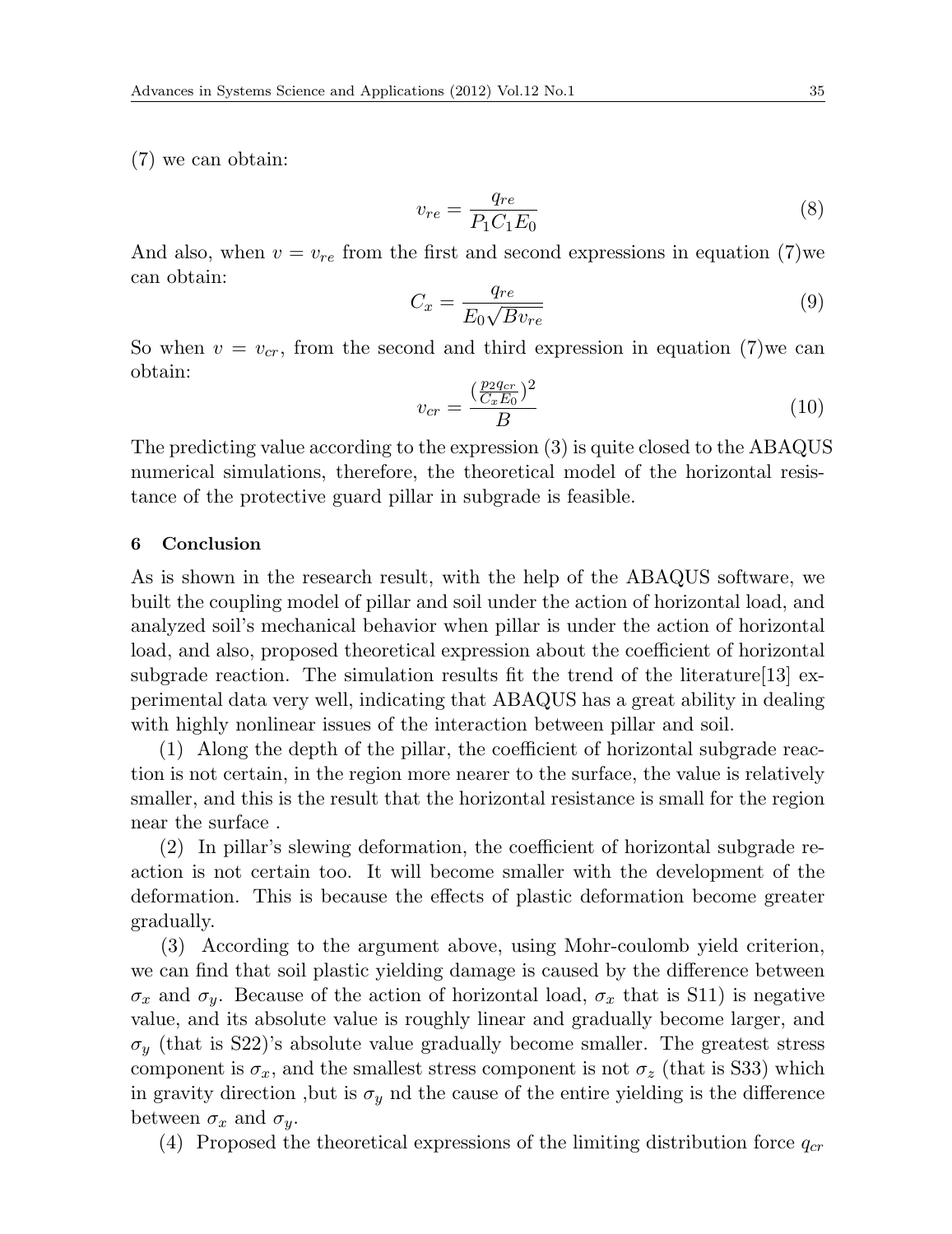and horizontal subgrade reaction q and horizontal displacement *v* .

### **Acknowledgements**

Supported by Key Laboratory of Geological Hazards in Three Gorges Reservoir of Ministry of Education Area, China Three Gorges Universityunder Grant No.2008KDZ10. Especially thanks to professor Chen from Tokyo University of Sci- ence for his instruction and help when the author worked at Tokyo University of Science engineering department during Mar.2008-Mar.2009.

### **References**

- [1] Nathaniel R. Seckinger, A.M.ASCE, Akram Abu-Odeh. (2005), "Performance of guardrail systems encased in pavement mow strips", *Journal Of Transportation Engineering* , ASCE / November, pp.851-860.
- [2] Atahan A.O, and Ross H. E, Jr. (2004), "Computer simulation of recycled content guardrail post impacts", *Transp. Eng.*, pp.733-741.
- [3] Tabiei A and Jin W. (2000), "Roadmap for crashworthiness finite element simulation of roadside safety structures", *Finite Elem. Anal. Design*, pp.145- 157.
- [4] Yuanshun Bi Huanren Zhang, "Tilted bored pile the foundation system of economy and safe", *The User Convention of Germany Bao E Mechanic Equipment Ltd.*
- [5] Xunshan Zhan, Jianzhi Wang, Guanxiong Wang. (2001), "Mechanics parameter of gao xiong jie yun red-line soil layer", *Proceeding of 9th Geotechnical Engineering Proseminar (paper No. A031)*, August 30-31 and September 1.
- [6] Mizuue oozuTsuchiya maneka. (2002), "The analysis of horizontal subgrade reaction", *Proceeding of 37th Subgrade Proseminar*, pp.1477-1478.
- [7] Kaimi seiyaNakai teruoKido hiraki. (2002), "The actual locale experiment of the horizontal load", *Model Proceeding of 37th Subgrade Proseminar*, pp.1467-1468.
- [8] Seed H.B and Peacock W.H. (1971), "Test procedures for measuring soil liqufaction characteristics", *Journal of the Soil Mechanics and Foundations Division*, ASCE, Vol.97 No.SM8, Proc., Paper 8330, pp.1099-1119.
- [9] Torinami shinsuke, Tomi kougi, "The non-linear analysis of horizontal subgrade reaction and pile foundation", *Proceeding of Japan Civil Engineering Proseminar(11)*, ISSN, pp.61-64.